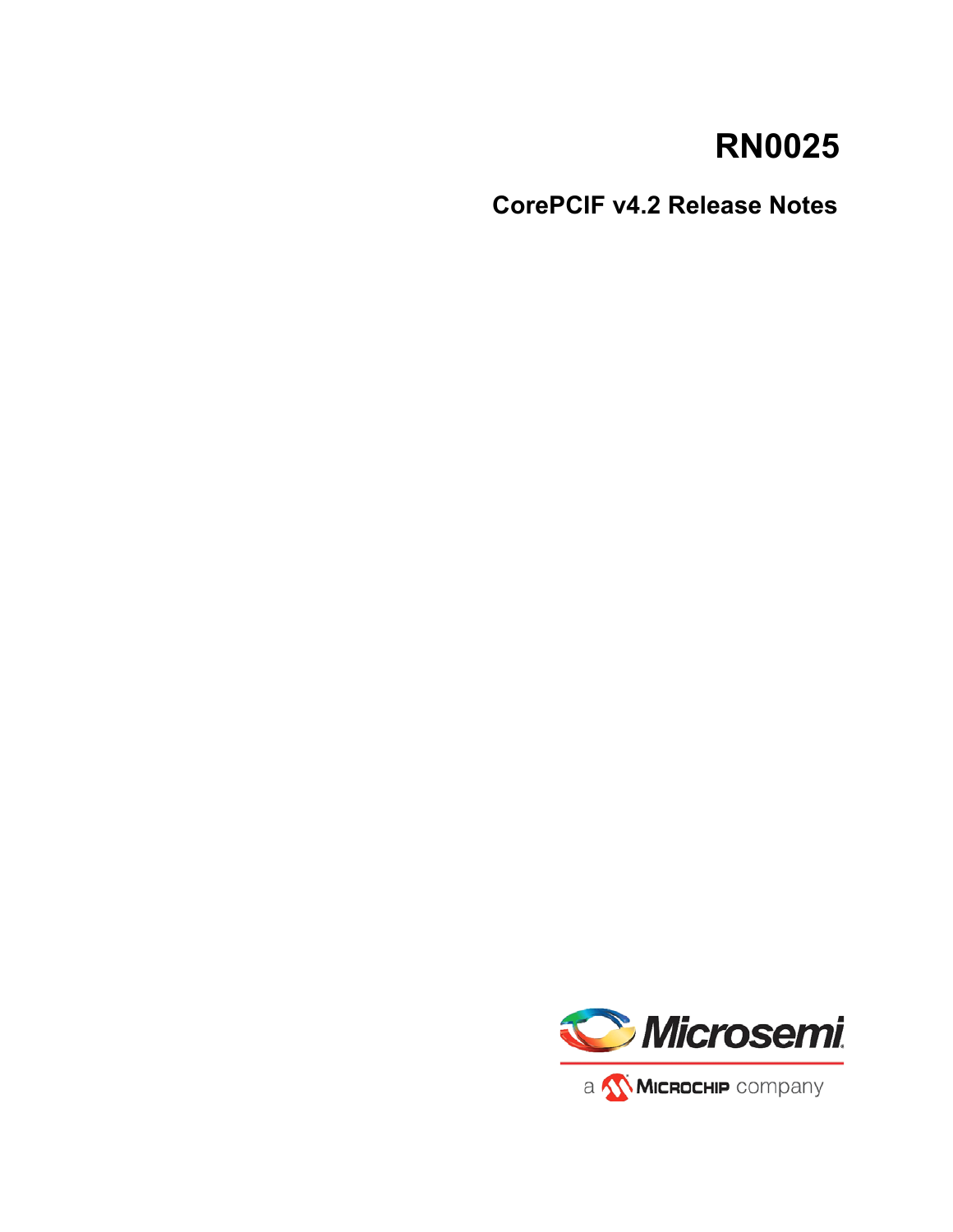

a **WIMICROCHIP** company

**Microsemi Headquarters** One Enterprise, Aliso Viejo, CA 92656 USA Within the USA: +1 (800) 713-4113 Outside the USA: +1 (949) 380-6100 Sales: +1 (949) 380-6136 Fax: +1 (949) 215-4996 Email: [sales.support@microsemi.com](mailto:sales.support@microsemi.com) [www.microsemi.com](http://www.microsemi.com)

©2018 Microsemi, a wholly owned subsidiary of Microchip Technology Inc. All rights reserved. Microsemi and the Microsemi logo are registered trademarks of Microsemi Corporation. All other trademarks and service marks are the property of their respective owners.

Microsemi makes no warranty, representation, or guarantee regarding the information contained herein or the suitability of its products and services for any particular purpose, nor does Microsemi assume any liability whatsoever arising out of the application or use of any product or circuit. The products sold hereunder and any other products sold by Microsemi have been subject to limited testing and should not be used in conjunction with mission-critical equipment or applications. Any performance specifications are believed to be reliable but are not verified, and Buyer must conduct and complete all performance and other testing of the products, alone and together with, or installed in, any end-products. Buyer shall not rely on any data and performance specifications or parameters provided by Microsemi. It is the Buyer's responsibility to independently determine suitability of any products and to test and verify the same. The information provided by Microsemi hereunder is provided "as is, where is" and with all faults, and the entire risk associated with such information is entirely with the Buyer. Microsemi does not grant, explicitly or implicitly, to any party any patent rights, licenses, or any other IP rights, whether with regard to such information itself or anything described by such information. Information provided in this document is proprietary to Microsemi, and Microsemi reserves the right to make any changes to the information in this document or to any products and services at any time without notice.

#### **About Microsemi**

Microsemi, a wholly owned subsidiary of Microchip Technology Inc. (Nasdaq: MCHP), offers a comprehensive portfolio of semiconductor and system solutions for aerospace & defense, communications, data center and industrial markets. Products include high-performance and radiation-hardened analog mixed-signal integrated circuits, FPGAs, SoCs and ASICs; power management products; timing and synchronization devices and precise time solutions, setting the world's standard for time; voice processing devices; RF solutions; discrete components; enterprise storage and communication solutions, security technologies and scalable anti-tamper products; Ethernet solutions; Power-over-Ethernet ICs and midspans; as well as custom design capabilities and services. Learn more at www.microsemi.com.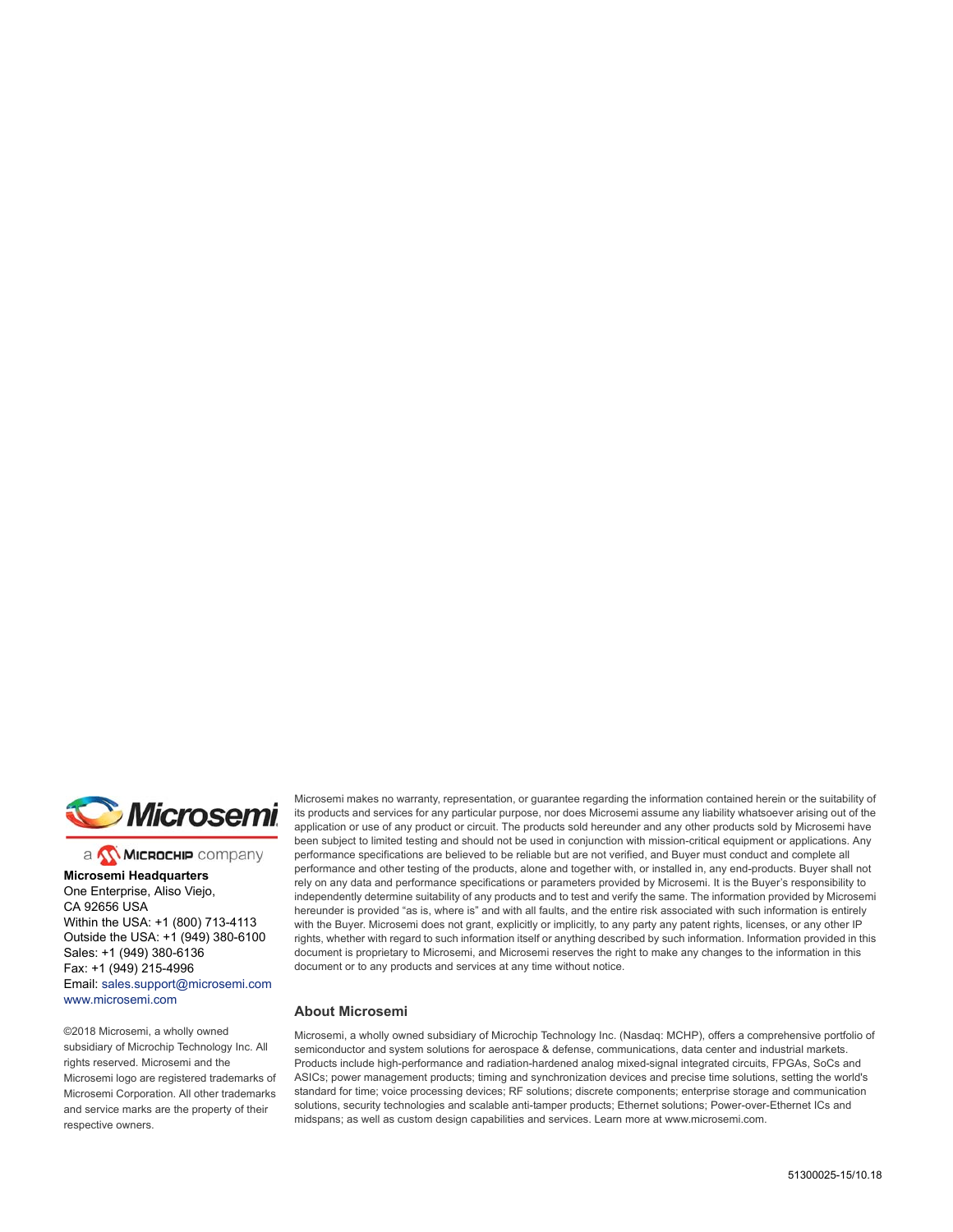

# <span id="page-2-0"></span>**1 Revision History**

The revision history describes the changes that were implemented in the document. The changes are listed by revision, starting with the most current publication.

## <span id="page-2-1"></span>**1.1 Revision 15.0**

Updated changes related to CorePCIF v4.2.

## <span id="page-2-2"></span>**1.2 Revision 14.0**

Updated changes related to CorePCIF v4.1.

## <span id="page-2-3"></span>**1.3 Revision 13.0**

Updated changes related to CorePCIF v4.0.

### <span id="page-2-4"></span>**1.4 Revision 12.0**

Updated changes related to CorePCIF v3.6.

## <span id="page-2-5"></span>**1.5 Revision 11.0**

Updated changes related to CorePCIF v3.5.

## <span id="page-2-6"></span>**1.6 Revision 10.0**

Updated changes related to CorePCIF v3.4.

## <span id="page-2-7"></span>**1.7 Revision 9.0**

Updated changes related to CorePCIF v3.3.

## <span id="page-2-8"></span>**1.8 Revision 8.0**

Updated changes related to CorePCIF v3.2.

## <span id="page-2-9"></span>**1.9 Revision 7.0**

Updated changes related to CorePCIF v3.1.

## <span id="page-2-10"></span>**1.10 Revision 6.0**

Updated changes related to CorePCIF v3.0.

## <span id="page-2-11"></span>**1.11 Revision 5.0**

Updated changes related to CorePCIF v2.1.

## <span id="page-2-12"></span>**1.12 Revision 4.0**

Updated changes related to CorePCIF v2.03.

## <span id="page-2-13"></span>**1.13 Revision 3.0**

Updated changes related to CorePCIF v2.02.

## <span id="page-2-14"></span>**1.14 Revision 2.0**

Updated changes related to CorePCIF v2.01.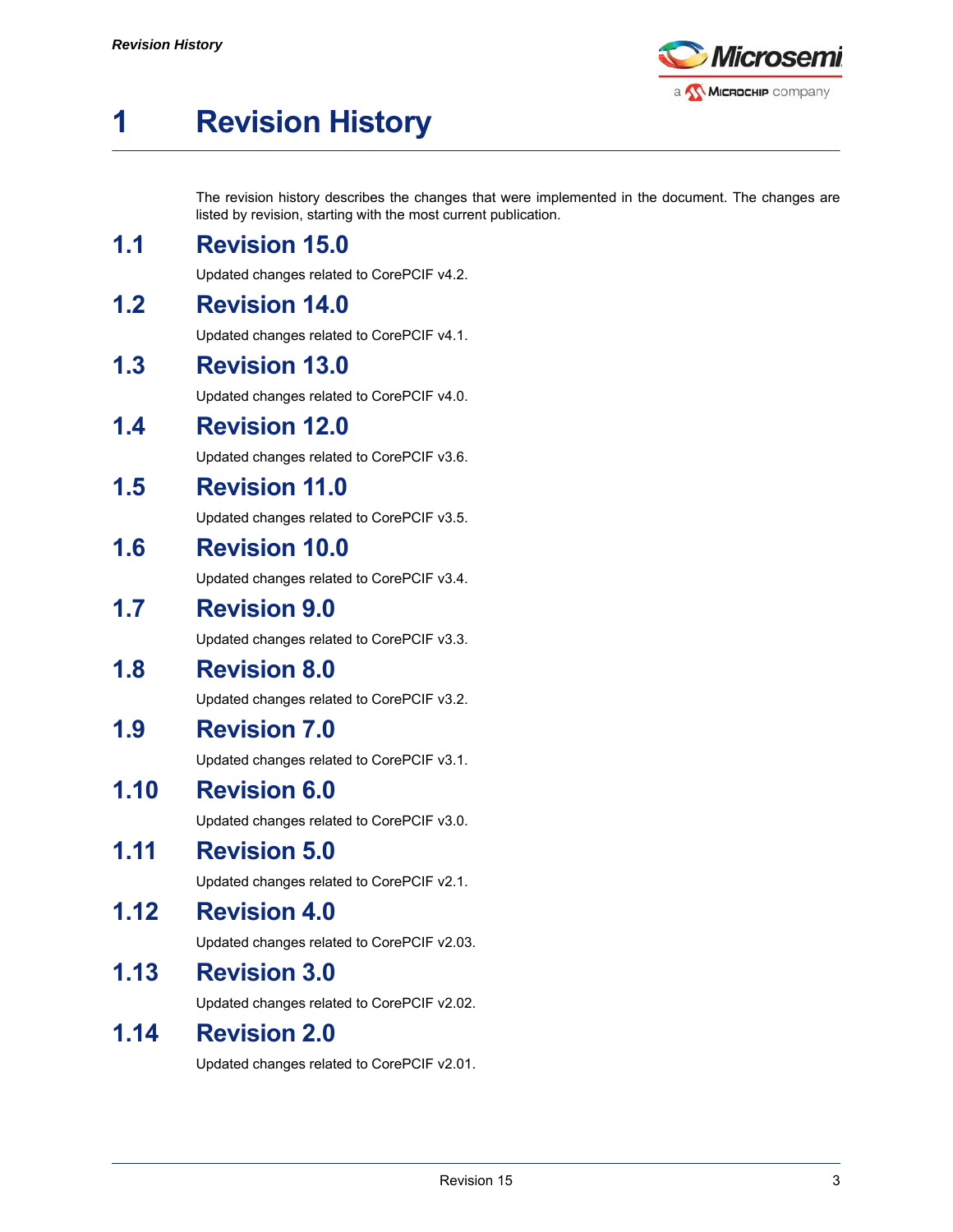

## <span id="page-3-0"></span>**1.15 Revision 1.0**

Revision 1.0 was the first publication of this document. Created for CorePCIF v2.0.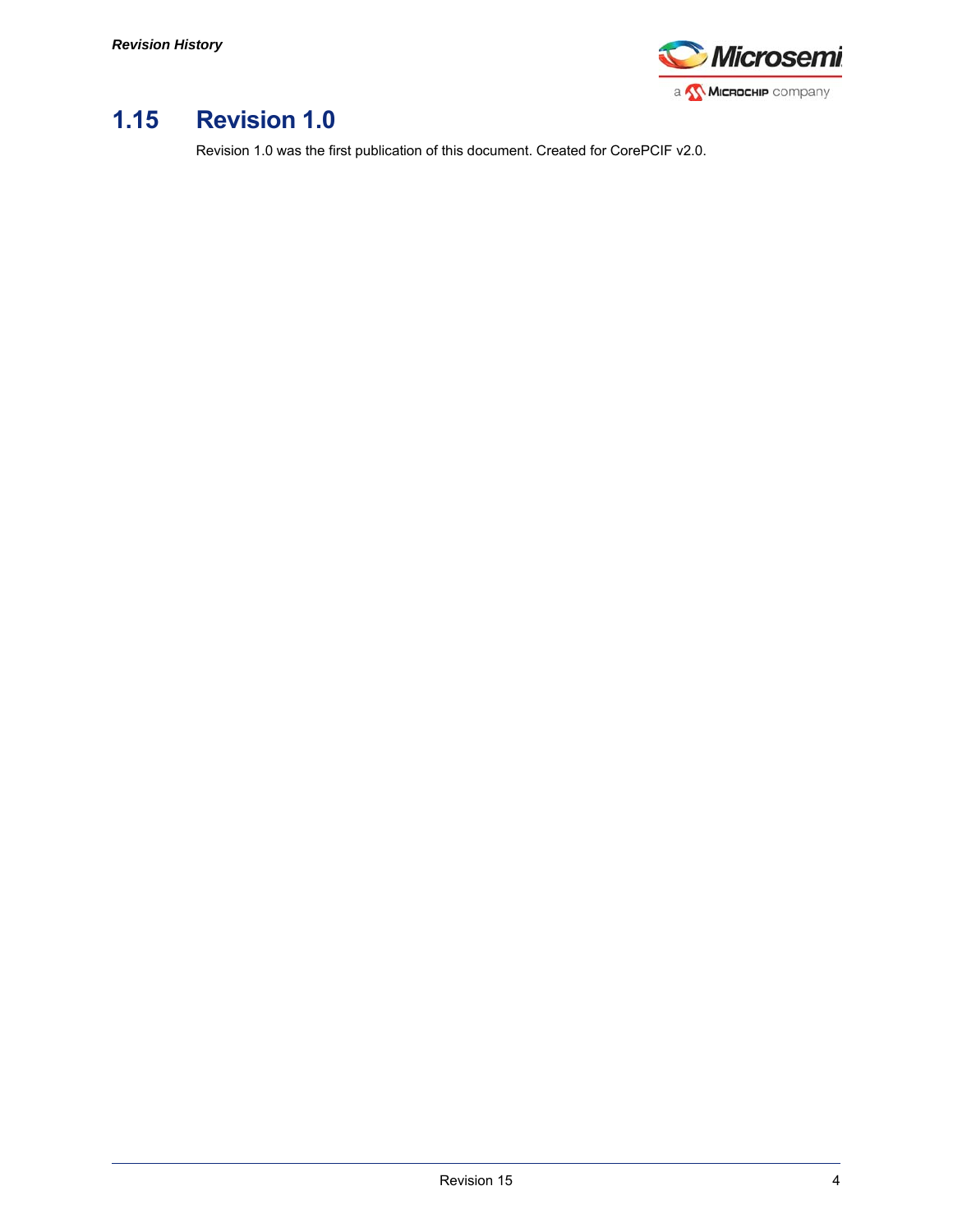

# **Contents**

| $\mathbf{1}$   |      |                                                                                                                                                                                                                                                                                                                                                                                                      |
|----------------|------|------------------------------------------------------------------------------------------------------------------------------------------------------------------------------------------------------------------------------------------------------------------------------------------------------------------------------------------------------------------------------------------------------|
|                | 1.1  |                                                                                                                                                                                                                                                                                                                                                                                                      |
|                | 1.2  |                                                                                                                                                                                                                                                                                                                                                                                                      |
|                | 1.3  |                                                                                                                                                                                                                                                                                                                                                                                                      |
|                | 1.4  |                                                                                                                                                                                                                                                                                                                                                                                                      |
|                | 1.5  |                                                                                                                                                                                                                                                                                                                                                                                                      |
|                | 1.6  |                                                                                                                                                                                                                                                                                                                                                                                                      |
|                | 1.7  |                                                                                                                                                                                                                                                                                                                                                                                                      |
|                | 1.8  |                                                                                                                                                                                                                                                                                                                                                                                                      |
|                | 1.9  |                                                                                                                                                                                                                                                                                                                                                                                                      |
|                | 1.10 |                                                                                                                                                                                                                                                                                                                                                                                                      |
|                | 1.11 |                                                                                                                                                                                                                                                                                                                                                                                                      |
|                | 1.12 |                                                                                                                                                                                                                                                                                                                                                                                                      |
|                | 1.13 |                                                                                                                                                                                                                                                                                                                                                                                                      |
|                | 1.14 |                                                                                                                                                                                                                                                                                                                                                                                                      |
|                | 1.15 |                                                                                                                                                                                                                                                                                                                                                                                                      |
|                |      |                                                                                                                                                                                                                                                                                                                                                                                                      |
| $\overline{2}$ |      |                                                                                                                                                                                                                                                                                                                                                                                                      |
|                | 2.1  |                                                                                                                                                                                                                                                                                                                                                                                                      |
|                | 2.2  |                                                                                                                                                                                                                                                                                                                                                                                                      |
|                | 2.3  |                                                                                                                                                                                                                                                                                                                                                                                                      |
|                | 2.4  |                                                                                                                                                                                                                                                                                                                                                                                                      |
|                |      | 2.4.1<br>2.4.2                                                                                                                                                                                                                                                                                                                                                                                       |
|                | 2.5  |                                                                                                                                                                                                                                                                                                                                                                                                      |
|                | 2.6  |                                                                                                                                                                                                                                                                                                                                                                                                      |
|                | 2.7  |                                                                                                                                                                                                                                                                                                                                                                                                      |
|                | 2.8  |                                                                                                                                                                                                                                                                                                                                                                                                      |
|                | 2.9  |                                                                                                                                                                                                                                                                                                                                                                                                      |
|                | 2.10 |                                                                                                                                                                                                                                                                                                                                                                                                      |
|                |      | 2.10.1                                                                                                                                                                                                                                                                                                                                                                                               |
|                |      | 2.10.2                                                                                                                                                                                                                                                                                                                                                                                               |
|                |      | 2.10.3                                                                                                                                                                                                                                                                                                                                                                                               |
|                |      | 2.10.4                                                                                                                                                                                                                                                                                                                                                                                               |
|                |      | 2.10.5                                                                                                                                                                                                                                                                                                                                                                                               |
|                |      | Resolved Issues in the v3.3 Release entertainment contained and resolved Issues in the v3.3 Release entertainment contained and response in 11<br>2.10.6<br>2.10.7<br>Resolved Issues in the v3.2 Release entertainment contained and resolved Issues in the v3.2 Release entertainment contained and resolution of the Resolution of the Resolution of Resolution of the Resolution of the Resoluti |
|                |      | 2.10.8                                                                                                                                                                                                                                                                                                                                                                                               |
|                |      | 2.10.9                                                                                                                                                                                                                                                                                                                                                                                               |
|                |      | 2.10.10 Resolved Issues in the v2.03 Release $\ldots \ldots \ldots \ldots \ldots \ldots \ldots \ldots \ldots \ldots \ldots \ldots \ldots$                                                                                                                                                                                                                                                            |
|                |      | 2.10.11 Resolved Issues in the v2.02 Release entertainment contained a series of 14                                                                                                                                                                                                                                                                                                                  |
|                |      | 2.10.12 Resolved Issues in the v2.01 Release $\ldots \ldots \ldots \ldots \ldots \ldots \ldots \ldots \ldots \ldots \ldots \ldots \ldots$                                                                                                                                                                                                                                                            |
|                | 2.11 |                                                                                                                                                                                                                                                                                                                                                                                                      |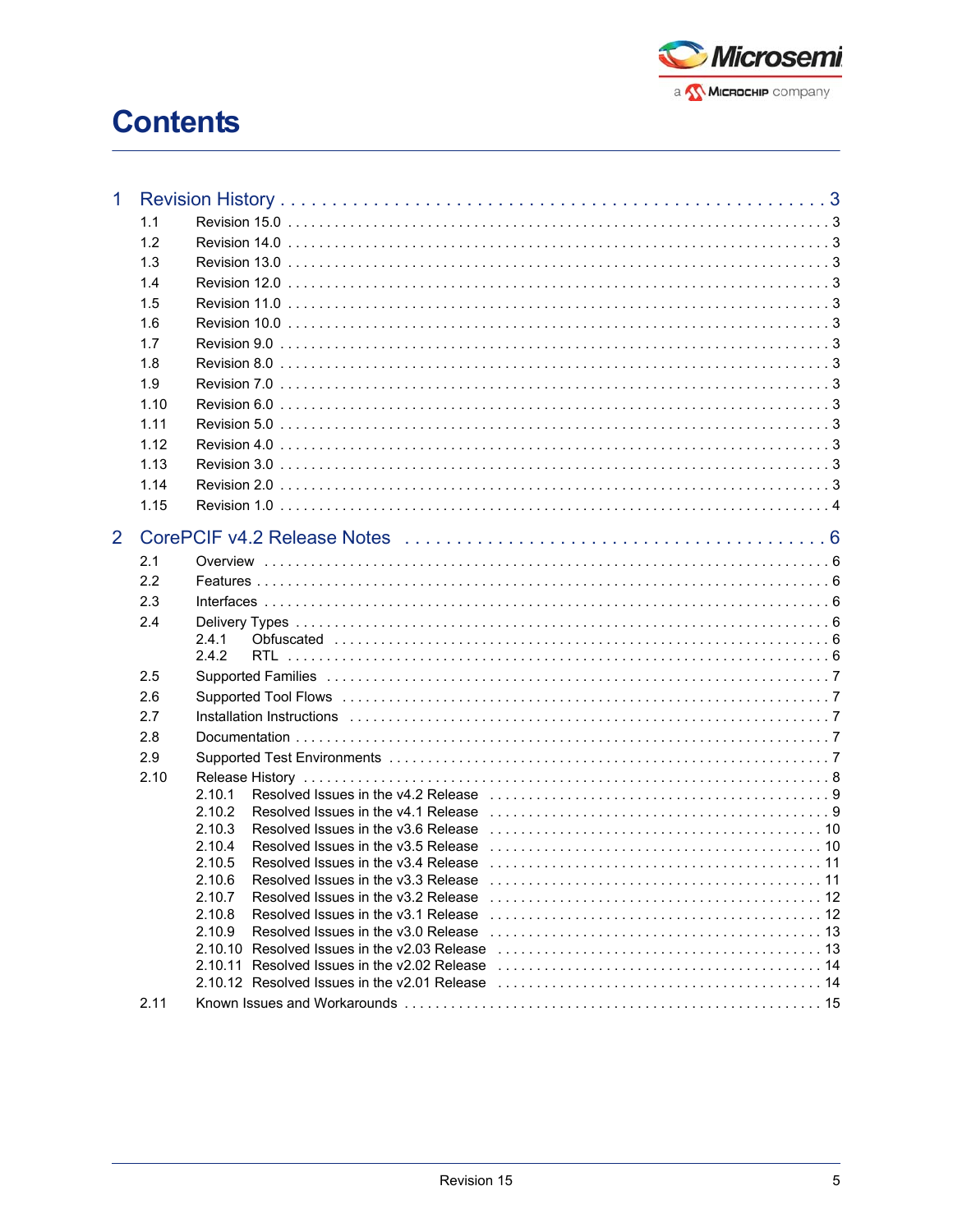

# <span id="page-5-0"></span>**2 CorePCIF v4.2 Release Notes**

## <span id="page-5-1"></span>**2.1 Overview**

These release notes accompany the production release of CorePCIF v4.2. This document provides details about the features, enhancements, system requirements, supported families, implementations, and known issues and workarounds.

## <span id="page-5-2"></span>**2.2 Features**

CorePCIF has the following features:

- Direct Master functions
- Built-in DMA controller
- Up to six configurable base address registers (BARs) plus expansion ROM support
- Supports up to six direct FIFO connections with no data loss
- Flexible backend data flow control
- Interrupt capability
- CardBus support
- Configurable user testbench
- Hot-swap extended capabilities support for compact PCI

## <span id="page-5-3"></span>**2.3 Interfaces**

CorePCIF v4.2 supports a simple synchronous backend interface, compatible with earlier versions of Microsemi PCI cores.

## <span id="page-5-4"></span>**2.4 Delivery Types**

The CorePCIF core is licensed in two ways: Obfuscated and RTL.

### <span id="page-5-5"></span>**2.4.1 Obfuscated**

Complete RTL code is provided for the core, enabling the core to be instantiated with SmartDesign. Simulation, synthesis, and layout can be performed with Libero software. The RTL code for the core is obfuscated.

### <span id="page-5-6"></span>**2.4.2 RTL**

Complete RTL source code is provided for the core and testbench.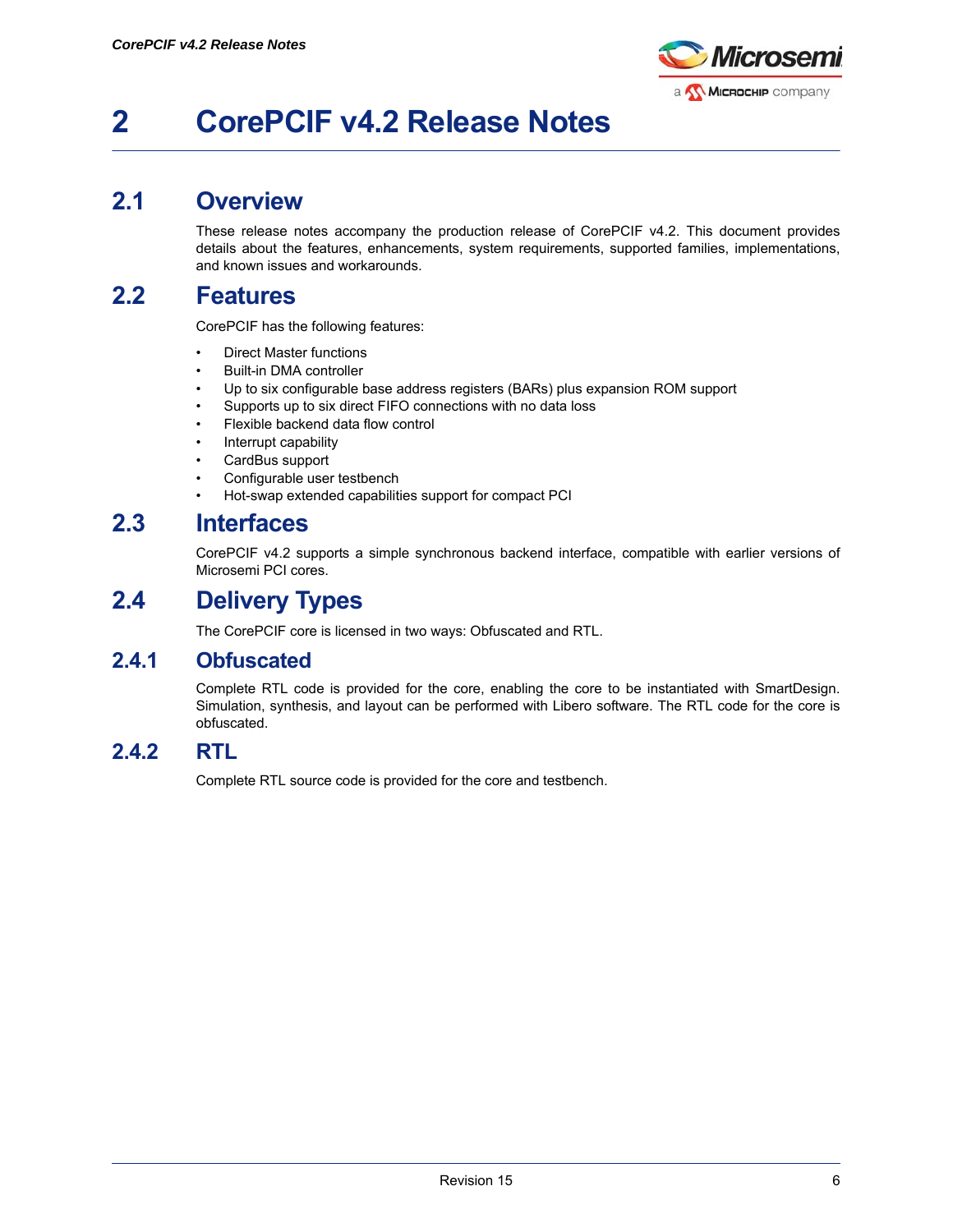

## <span id="page-6-0"></span>**2.5 Supported Families**

- PolarFire®
- $RTG4^{TM}$
- SmartFusion<sup>®</sup>2
- $IGI$   $OO<sup>®</sup>2$
- SmartFusion®
- $\cdot$  IGLOO<sup>®</sup>
- $\cdot$  IGLOO®e
- Fusion
- ProASIC<sup>®</sup>3
- ProASIC<sup>®</sup>3E
- ProASIC<sup>®</sup>3L
- ProASICPLUS®
- Axcelerator<sup>®</sup>
- RTAX-S
- SX-A
- RTSX-S

## <span id="page-6-1"></span>**2.6 Supported Tool Flows**

CorePCIF v4.2 requires Libero v9.0 or later.

**Note:** CorePCIF is compatible with Libero Integrated Design Environment (IDE), Libero System-on-Chip (SoC), and Libero System-on-Chip (SoC) PolarFire. Unless specified otherwise, this document uses the name Libero to identify Libero IDE, Libero SoC, and Libero SoC PolarFire.

## <span id="page-6-2"></span>**2.7 Installation Instructions**

The CorePCIF CPZ file must be installed into Libero software. This is done automatically through the Catalog update function in Libero, or the CPZ file can be manually added using the **Add Core** catalog feature. Once the CPZ file is installed in Libero, the core can be configured, generated, and instantiated within SmartDesign for inclusion in the Libero project.

Refer to the *[Libero SoC Online Help](http://www.microsemi.com/index.php?option=com_docman&task=doc_download&gid=132044)* for further instructions on core installation, licensing, and general use.

## <span id="page-6-3"></span>**2.8 Documentation**

This release contains a copy of the *CorePCIF Handbook*. The handbook, describes the core functionality and gives step-by-step instructions on how to simulate, synthesize, and place-and-route this core, and also implementation suggestions. Refer to the *[Libero SoC Online Help](http://www.microsemi.com/index.php?option=com_docman&task=doc_download&gid=132044)* for instructions on obtaining IP documentation.

For updates and additional information about the software, devices, and hardware, visit the Intellectual Property pages on the Microsemi SoC Products Group website: visit:

[http://www.microsemi.com/products/fpga-soc/design-resources/ip-cores.](http://www.microsemi.com/products/fpga-soc/design-resources/ip-cores)

## <span id="page-6-4"></span>**2.9 Supported Test Environments**

- VHDL verification testbench
- Verilog user testbench
- VHDL user testbench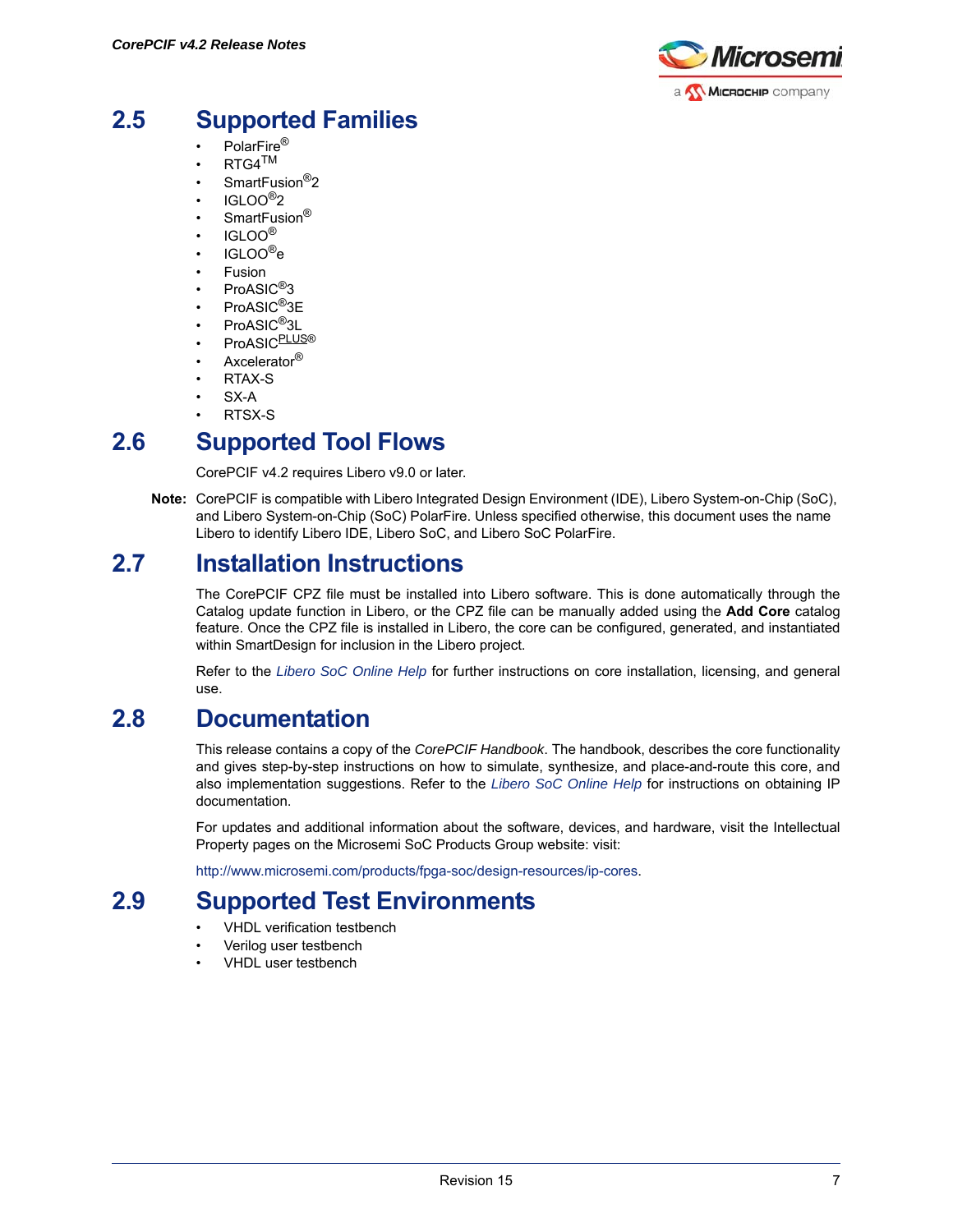

## <span id="page-7-0"></span>**2.10 Release History**

[Table 1](#page-7-1) lists the release history for CorePCIF.

#### <span id="page-7-1"></span>*Table 1 •* **Release History**

| <b>Version</b> | <b>Date</b>       | <b>Changes</b>                                                                                                                                                                                                                                                                                                                                                                                                                                                |
|----------------|-------------------|---------------------------------------------------------------------------------------------------------------------------------------------------------------------------------------------------------------------------------------------------------------------------------------------------------------------------------------------------------------------------------------------------------------------------------------------------------------|
| 4.2            | October 2018      | • Updated the family specific libraries in the obfuscated version of the core.                                                                                                                                                                                                                                                                                                                                                                                |
| 4.1            | November 2017     | Added support for RTG4 and PolarFire<br>Resolved SARs listed in Table 3.<br>• Handbook updates                                                                                                                                                                                                                                                                                                                                                                |
| 4.0            | December 2013     | • Added support for SmartFusion2 family devices.                                                                                                                                                                                                                                                                                                                                                                                                              |
| 3.6            | April 2009        | • Resolved SARs listed in Table 4.                                                                                                                                                                                                                                                                                                                                                                                                                            |
| 3.5            | November 2008     | Resolved SARs listed in Table 5.<br>• ProASIC3L support added                                                                                                                                                                                                                                                                                                                                                                                                 |
| 3.4            | April 2008        | • Resolved SARs listed in Table 6.                                                                                                                                                                                                                                                                                                                                                                                                                            |
| 3.3            | March 2008        | • Resolved SARs listed in Table 7.                                                                                                                                                                                                                                                                                                                                                                                                                            |
| 3.2            | May 2007          | Resolved SARs listed in Table 8.<br>Additional parameters to allow BARs to be forced to 32-bit operation in 64-bit<br>cores<br>• Additional parameters to control global usage                                                                                                                                                                                                                                                                                |
| 3.1            | January 2007      | • Resolved SARs listed in Table 9.<br>• Ability to generate the PCI clock<br>• Ability to support an on-chip PCI arbiter and IDSEL generation                                                                                                                                                                                                                                                                                                                 |
| 3.0            | November 2006     | Resolved SARs listed in Table 10.<br>$\bullet$<br>Delivery mechanism is now through CoreConsole<br>Support of Fusion and IGLOO families<br>• Addition of FIFO status register to allow a host to determine how many data<br>words are queued inside the core                                                                                                                                                                                                  |
| 2.1            | February 2006     | Various Issues were resolved.                                                                                                                                                                                                                                                                                                                                                                                                                                 |
| 2.03           | February 2006     | Resolved SARs listed in Table 11.<br>• CorePCIF no longer supports SX-A devices operating at 66 MHz, though 33<br>MHz is still supported.<br>Supports the Fusion family<br>• The RAM blocks used for internal data storage can be replaced with registers<br>for RTAX-S flows, eliminating the need to implement EDAC protection on<br>these internal memories.<br>• Additional parameters have been added to allow the interrupt system to be<br>configured. |
| 2.02           | September<br>2005 | • Resolved SARs listed in Table 12.                                                                                                                                                                                                                                                                                                                                                                                                                           |
| 2.01           | <b>June 2005</b>  | • Resolved SARs listed in Table 13.                                                                                                                                                                                                                                                                                                                                                                                                                           |
| 2.0            | May 2005          | • First Production release.                                                                                                                                                                                                                                                                                                                                                                                                                                   |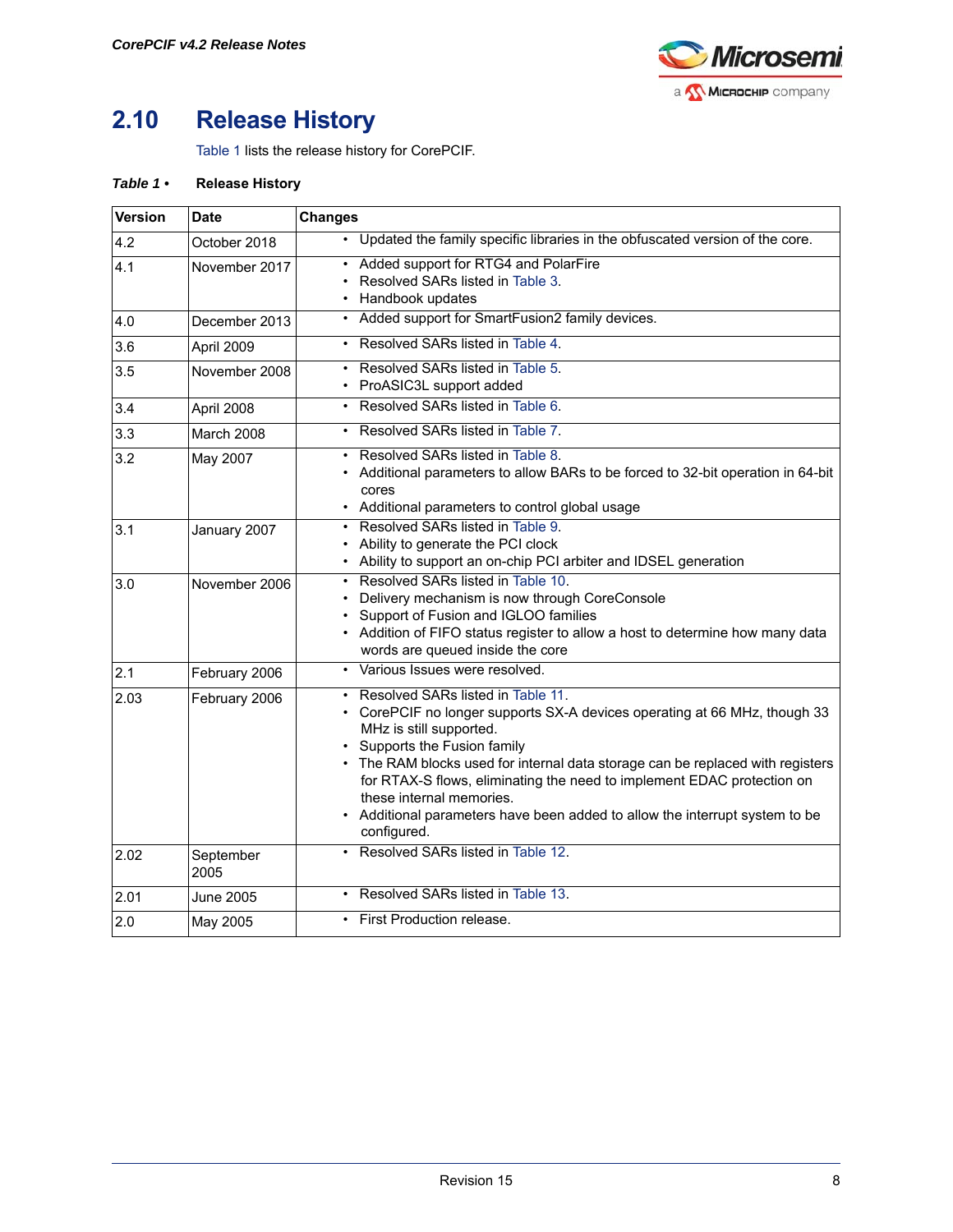

## <span id="page-8-0"></span>**2.10.1 Resolved Issues in the v4.2 Release**

#### *Table 2 •* **Resolved Issues in the v4.2 Release**

| <b>SAR Number Description</b> |                                                                              |
|-------------------------------|------------------------------------------------------------------------------|
| 97883                         | Updated the family specific libraries in the obfuscated version of the core. |

## <span id="page-8-1"></span>**2.10.2 Resolved Issues in the v4.1 Release**

#### <span id="page-8-2"></span>*Table 3 •* **Resolved Issues in the v4.1 Release**

| <b>SAR Number Description</b> |                                                                                                                                                                           |
|-------------------------------|---------------------------------------------------------------------------------------------------------------------------------------------------------------------------|
| 92423                         | Resolved backed memory address incrementing for target disconnect conditions.                                                                                             |
| 91362                         | Others clause missing in case statements were added to remove incomplete case statement<br>warning.                                                                       |
| 87540                         | Updated family specific vhdl file-set to support RTG4.                                                                                                                    |
| 87596                         | Updated family specific verilog file-set to support RTG4.                                                                                                                 |
| 86446                         | Updated user testbench to be compatible with VHDL 2008.                                                                                                                   |
| 88602                         | Updated Obfuscated file-set to support RTG4 family.                                                                                                                       |
| 89023                         | Updated Packager to remove docs other than Handbook and Release notes.                                                                                                    |
| 89503                         | Added support for SmartFusion family. Added required family specific file-set.                                                                                            |
| 75310                         | All referenced to Libero IDE were removed. Unless specified otherwise, the HB and RN uses the<br>name Libero to identify Libero IDE, Libero SoC and Libero SoC PolarFire. |
| 74750                         | Family related macros updated for SmartFusion2.                                                                                                                           |
| 69520                         | Reviewed 4.0 handbook timing diagrams and they are accurate. No modifications are done to timing<br>diagrams.                                                             |
| 60376                         | IRDYN is mapped to global in obfuscated versions.                                                                                                                         |
| 56728                         | All references to Actel was removed from documents.                                                                                                                       |
| 55232                         | Core packager updated to support Libero version 9.0 onwards.                                                                                                              |
| 44072                         | Added note below Table 50 of Handbook about write operation to DMA request bit of DMA control<br>register.                                                                |
| 25245                         | Added note explaining pin assignment availability in Handbook.                                                                                                            |
| 26101                         | Added note in Handbook.                                                                                                                                                   |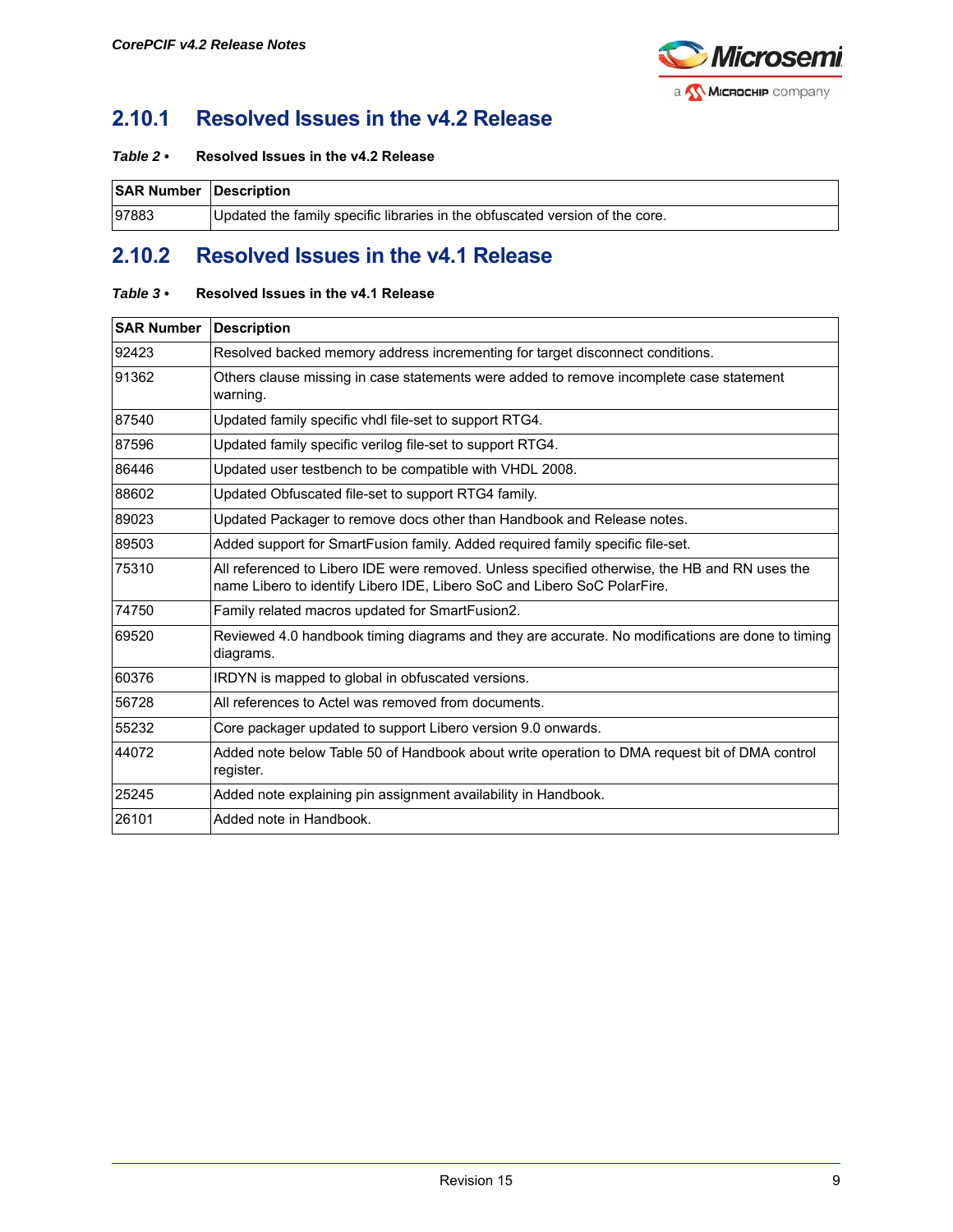

## <span id="page-9-0"></span>**2.10.3 Resolved Issues in the v3.6 Release**

[Table 4](#page-9-2) lists the Software Action Requests (SARS) that were resolved in the CorePCIF v3.6 release.

#### <span id="page-9-2"></span>*Table 4 •* **Resolved SARs in the CorePCIF v3.6 Release**

| <b>SAR</b>             | <b>Description</b>                                                                                                                                                                                                                                                                                  |
|------------------------|-----------------------------------------------------------------------------------------------------------------------------------------------------------------------------------------------------------------------------------------------------------------------------------------------------|
| 14404                  | All families now support the USE REGISTERS parameter, allowing logic tiles rather than RAM blocks to<br>be used for the internal memory. The number of logic tiles used will vary based on core configuration.                                                                                      |
| 14946                  | An additional parameter, USE_GLOBAL_CLK, has been added, which allows selection of HCLK or RCLK<br>buffers on the clock network for AX/RTAX-S families.                                                                                                                                             |
| 14964                  | If a DMA transfer is terminated by the target with a target abort during the last data transfer, the core fails<br>to set the DMA error bits in the DMA status register and retries the transfer. The core has been modified so<br>that the DMA error bits are set and the DMA transfer is stopped. |
| 14967                  | The testbench master incorrectly deasserts IRDYN during a disconnect cycle. The testbench master has<br>been modified to deassert IRDY a cycle earlier.                                                                                                                                             |
| 13384                  | Verilog ProASIC3L Simulation failures (unreferenced memory module) fixed.                                                                                                                                                                                                                           |
| 4888<br>13972<br>13971 | Core Packaging has been updated to improve usability in SmartDesign.                                                                                                                                                                                                                                |
| 15095                  | Handbook updates – see revision history in the handbook.                                                                                                                                                                                                                                            |
| 17396                  | Stall master functionality adjusted to allow single cycle FRAME to IRDY timing on master transfers. New<br>STALL MODE parameter added to enable new behavior.                                                                                                                                       |
| 17416                  | When STALL MASTER is asserted and GNTN is deasserted and reasserted as the PCI master is starting<br>the transfer, data corruption may occur. This problem has been fixed.                                                                                                                          |
| 17665                  | When DMA_REG_LOC = 0, the DMA registers could still be written and read through the PCI<br>configuration interface. The core has been updated to prevent the writes but read cycles will still return the<br>DMA registers values.                                                                  |

## <span id="page-9-1"></span>**2.10.4 Resolved Issues in the v3.5 Release**

[Table 5](#page-9-3) lists the Software Action Requests (SARS) that were resolved in the CorePCIF v3.5 release.

#### <span id="page-9-3"></span>*Table 5 •* **Resolved SARs in the CorePCIF v3.5 Release**

| <b>SAR</b>     | <b>Description</b>                                                                                                                                                                                                              |
|----------------|---------------------------------------------------------------------------------------------------------------------------------------------------------------------------------------------------------------------------------|
| 74876          | Utilization statistics were corrected in the handbook.                                                                                                                                                                          |
| 76225<br>77144 | When using ProASIC3-based families, the internal RAM block now uses positive clock edges on both the<br>read and write side of the RAM.                                                                                         |
| 76812          | When an unaligned write transfer occurs and WR BE RDY is asserted immediately, the core will fail to<br>cause a "disconnect with data" on the first data transfer as required by the PCI specification. This has<br>been fixed. |
| 76987          | The core has been modified so that the CLKBIBUF FPGA library cell is only used when the core<br>generates the PCI clock. In other cases a CLKBUF is used.                                                                       |
| 77283          | The GUI incorrectly grayed out the Use Global Resources options for TRDYN and IRDYN, based on the<br>Master and target selections. They were swapped over. This has been fixed.                                                 |
| 77693          | The CM8DXE2 module is no longer used and has been removed.                                                                                                                                                                      |
| 78460          | The BARn 64BIT parameters have been added into the pcicoretest Verilog module.                                                                                                                                                  |
| 78461          | Corrected a cell naming issue in the ram64x32.v ProASIC <sup>PLUS</sup> obfuscated file.                                                                                                                                        |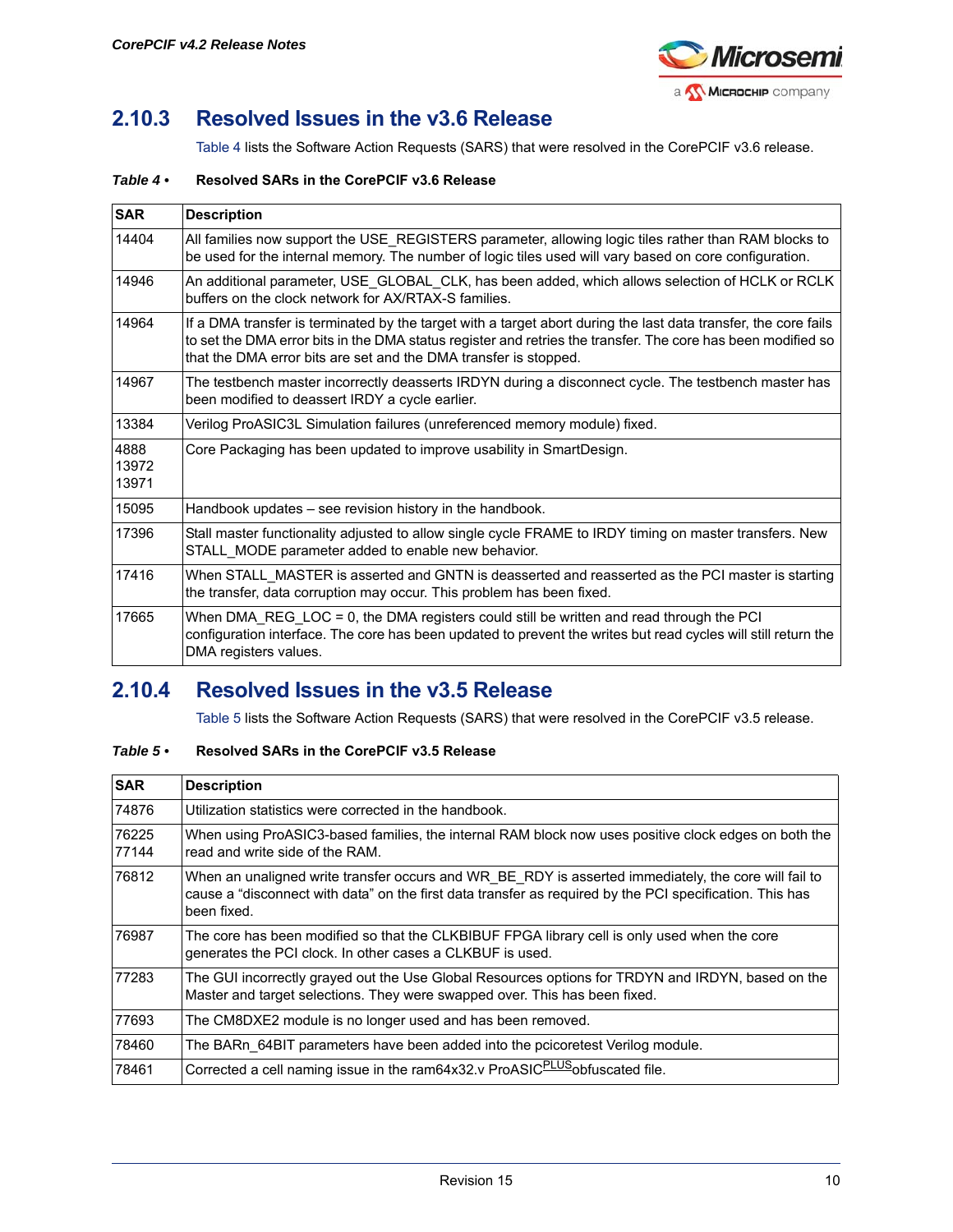

#### *Table 5 •* **Resolved SARs in the CorePCIF v3.5 Release**

| 78605<br>78620<br>78625 | Several small changes were made to the core catalogue and packaging data to correct operation in Libero<br><b>IDE v8.4.</b>                                                                                                                                                                                                            |
|-------------------------|----------------------------------------------------------------------------------------------------------------------------------------------------------------------------------------------------------------------------------------------------------------------------------------------------------------------------------------|
| 79022                   | When GNTN is deasserted prior to FRAMEN assertion and the core only has a single word to transfer, the<br>core deasserts REQN. This is not a violation of the PCI specification but can cause a data starvation<br>issue, depending on the PCI arbiter behavior. The core has been modified so REQN is not deasserted in<br>this case. |

## <span id="page-10-0"></span>**2.10.5 Resolved Issues in the v3.4 Release**

[Table 6](#page-10-2) lists the Software Action Requests (SARs) that were resolved in the CorePCIF v3.4 release.

#### <span id="page-10-2"></span>*Table 6 •* **Resolved SARs in the CorePCIF v3.4 Release**

| <b>SAR</b> | Description                                                                                                                                                                                                                                                                                   |
|------------|-----------------------------------------------------------------------------------------------------------------------------------------------------------------------------------------------------------------------------------------------------------------------------------------------|
| 175725     | 75086 It is possible for the DMA master to incorrectly restart a DMA read when RD BUSY MASTER is asserted<br>and FIFO recovery is disabled. This can lead to the core stalling the PCI bus if the backend does not respond<br>to the backend read request. This is corrected in this release. |
|            | 75726 The del buffer.vhd/v files have been modified to reduce the number of warnings generated by Synplicity. No<br>functional changes have been made.                                                                                                                                        |

### <span id="page-10-1"></span>**2.10.6 Resolved Issues in the v3.3 Release**

[Table 7](#page-10-3) lists the Software Action Requests that were resolved in the CorePCIF v3.3 release.

#### <span id="page-10-3"></span>*Table 7 •* **Resolved SARs in the CorePCIF v3.3 Release**

| <b>SAR</b>                                | <b>Description</b>                                                                                                                                                                                                                                                                                                                                                                                                                                                                                                         |
|-------------------------------------------|----------------------------------------------------------------------------------------------------------------------------------------------------------------------------------------------------------------------------------------------------------------------------------------------------------------------------------------------------------------------------------------------------------------------------------------------------------------------------------------------------------------------------|
| 65066<br>65089<br>68247<br>73988<br>74414 | Configuration GUI updates were made so that unrequired entries are greyed out. Also various parameter<br>rules were added.                                                                                                                                                                                                                                                                                                                                                                                                 |
| 66197<br>67848                            | Core packaging meta-data (family names) were corrected to allow cores to be correctly filtered in the IP<br>catalogue.                                                                                                                                                                                                                                                                                                                                                                                                     |
| 71404                                     | Compiled simulation library updates to match updated RAM cell when using Axcelerator family.                                                                                                                                                                                                                                                                                                                                                                                                                               |
| 74228<br>74715                            | Documentation updates to handbook to clarify certain features. Changes are listed in the handbook revision<br>table.                                                                                                                                                                                                                                                                                                                                                                                                       |
| 74539                                     | When a DirectDMA master transfer is used, the core will wait for TRDY or STOP assertion before asserting<br>IRDY. This can lead to a bus lock-up, as the master is waiting for TRDY assertion and the Target could be<br>waiting for IRDY assertion.<br>This problem will only occur in systems where the Target is also violating the PCI specification by not<br>asserting TRDY or STOP. To overcome this issue, the core has been modified so that IRDY is asserted<br>without the need for TRDY to have been asserted. |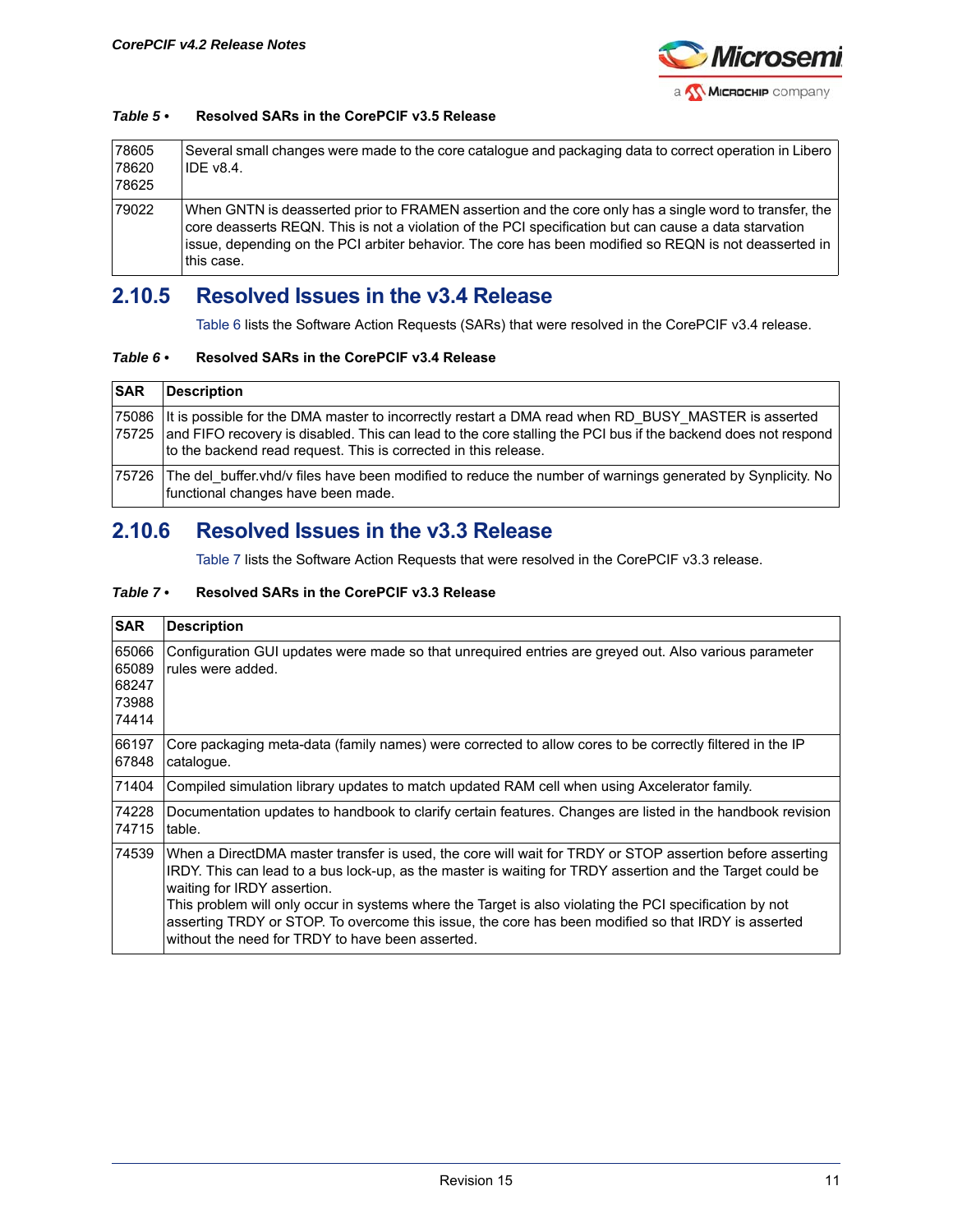

## <span id="page-11-0"></span>**2.10.7 Resolved Issues in the v3.2 Release**

[Table 8](#page-11-2) lists the Software Action Requests (SARs) that were resolved in the CorePCIF v3.2 release.

#### <span id="page-11-2"></span>*Table 8 •* **Resolved SARs in the CorePCIF v3.2 Release**

| <b>SAR</b> | <b>Description</b>                                                                                                                                                                                                                                                                                                              |
|------------|---------------------------------------------------------------------------------------------------------------------------------------------------------------------------------------------------------------------------------------------------------------------------------------------------------------------------------|
| 64831      | When CoreConsole generates the top-level wrapper file, the clock port is declared as an input. From v3.1 of<br>the core, the clock is actually a bidirectional signal.                                                                                                                                                          |
| 66093      | Two new parameters have been added to allow TRDY and IRDY to use either global or normal routing<br>resources. If possible, Actel recommends that global resources be used for TRDY and IRDY.                                                                                                                                   |
|            | 66094  Additional generics have been added to allow individual BARs to be configured to support just 32-bit <br>operation when the core is configured for 64-bit.                                                                                                                                                               |
| 66332      | 66148  The core always requested 64-bit master operations when configured for 64-bit operation, irrespective of the<br>transfer width setting in the DMA control register.                                                                                                                                                      |
|            | 66333 Modified a sensitivity list in the config block to prevent a misleading warning during synthesis.                                                                                                                                                                                                                         |
|            | 66372  User testbench PCI master updated to handle target not asserting ACK64N when it had asserted REQ64N.                                                                                                                                                                                                                     |
|            | 66743 When BUSY input is held active and a master cycle is terminated prior to FRAME assertion due to GNT going<br>away and a target access to the core backend occurs immediately, the core fails to assert STOP correctly<br>resulting in a PCI compliance issue. The core now correctly asserts STOP under these conditions. |
|            | 66744 If BUSY is asserted during a DMA master cycle, it can cause reads from the backend not to take place. The<br>BUSY input should not affect master cycles. The core has been updated so the BUSY and ERROR inputs are<br>ignored during master transfers as per the datasheet. This also applies to the ERROR input.        |

### <span id="page-11-1"></span>**2.10.8 Resolved Issues in the v3.1 Release**

[Table 9](#page-11-3) lists the SARs that were resolved in the CorePCIF v3.1 release.

#### <span id="page-11-3"></span>*Table 9 •* **Resolved SARs in the CorePCIF v3.1 Release**

| <b>SAR</b> | <b>Description</b>                                                                                                                                                                                           |
|------------|--------------------------------------------------------------------------------------------------------------------------------------------------------------------------------------------------------------|
|            | 61913 Supports on-chip arbitration.<br>An additional generic and output has been added to allow direct connection of the core to an on-chip PCI<br>arbiter.                                                  |
|            | [61915 Allows IDSEL input to be directly driven on-chip.]<br>An additional generic has been added to allow the IDSEL input to be directly driven by an AD line.                                              |
|            | 61916 Ability to generate the PCI clock from the FPGA<br>An additional generic and input has been added to allow the core to drive the PCI clock; that is, to act as the<br>PCI clock source.                |
| 63287      | VHDL core will not compile when DMA REG BAR is greater than 3.<br>An internal range declaration only allowed DMA REG BAR to have values from 0 to 3. This has been<br>corrected to allow values from 0 to 5. |
| 63681      | BAR INITVAL should be shifted by 4 bits. The VHDL version of the core did not shift the 28-bit BAR<br>initialization value by 4 bits to align with the BAR register bits 31:4.                               |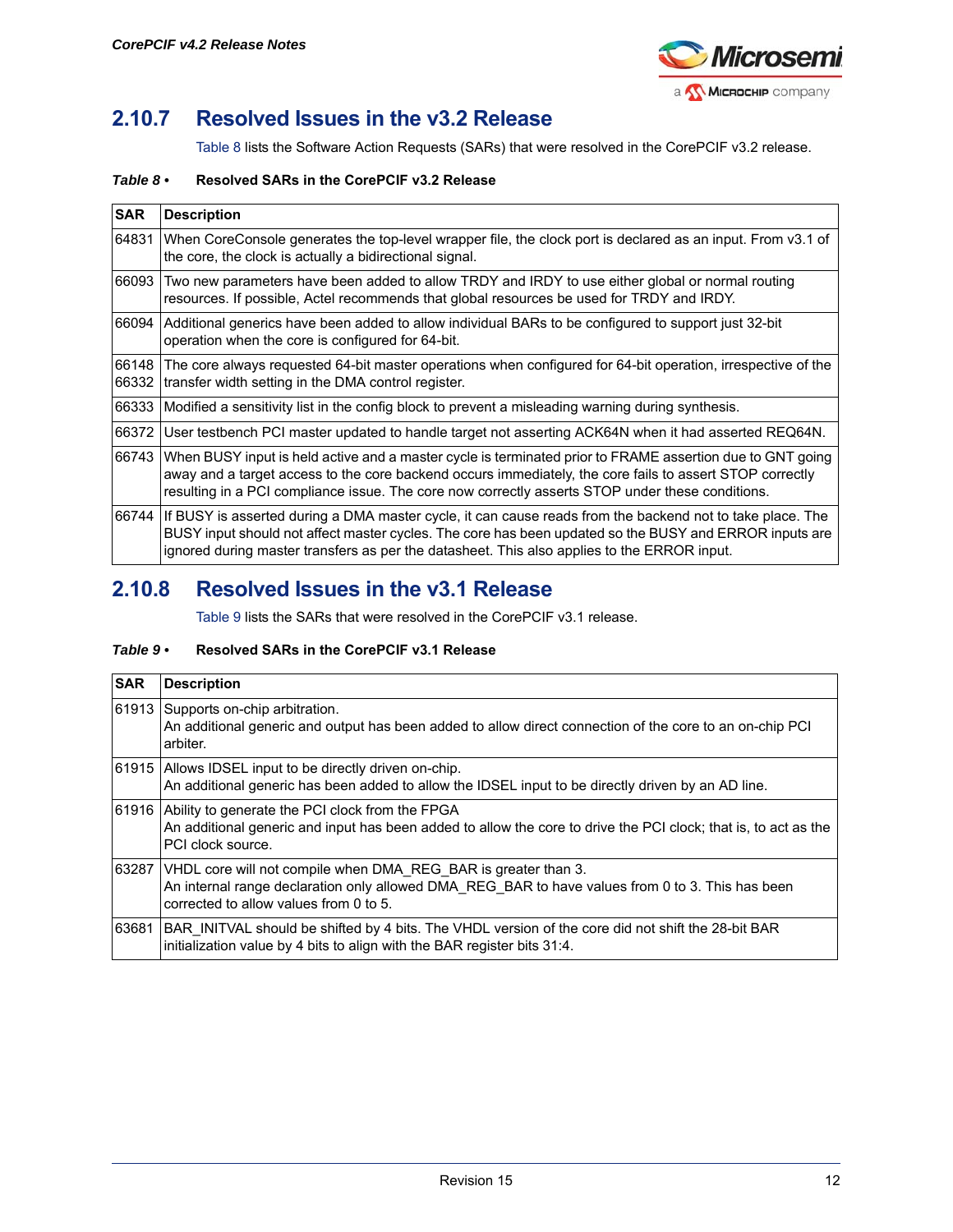

## <span id="page-12-0"></span>**2.10.9 Resolved Issues in the v3.0 Release**

[Table 10](#page-12-2) lists the SARs that were resolved in the CorePCIF v3.0 release.

#### <span id="page-12-2"></span>*Table 10 •* **Resolved SARs in the CorePCIF v3.0 Release**

| <b>SAR</b> | <b>Description</b>                                                                                                                                                                                                                                                                                         |
|------------|------------------------------------------------------------------------------------------------------------------------------------------------------------------------------------------------------------------------------------------------------------------------------------------------------------|
| 56139      | If only BAR 1 is enabled, burst read cycles will fail. If BAR 0 is enabled, this problem does not occur.                                                                                                                                                                                                   |
| 57005      | There is a missing include statement in the Verilog coreclocks.v file when using the Axcelerator family.                                                                                                                                                                                                   |
| 58586      | The core should set the PCI status Master Parity Error bit only when the PCI Control Parity Error Response is<br>set. Previous versions of the core set the Master Parity Error bit without regard to the value of the parity<br>response bit.                                                             |
| 58635      | When configured as 64-bit, all memory BARS are also configured as 64 bits. In some cases, users may<br>require connecting a 32-bit BAR to the core. To allow this operation, CorePCIF v3.0 includes some constants<br>in the add_phase64.vhd/v files that can be modified to enforce 32-bit BAR operation. |
|            | 59110 There is a missing asynchronous reset on the internal DP_END_DEL register. This may cause the synthesis<br>tool to insert clock gating logic on the register.                                                                                                                                        |
|            | 60256 An additional configuration space register has been added to allow the PCI bus or the backend CPU to<br>determine how many data words are queued inside the core when FIFO recovery mode is enabled. Refer to<br>the latest CorePCIF Handbook.                                                       |
| 60509      | The latest version of Synplicity will infer RAMS when USE REGISTERS = 1. Additional synthesis attributes<br>were added to prevent Synplicity from inferring RAMS.                                                                                                                                          |
| 60858      | Several signal/wire definitions that were not required have been removed from the RTL source code.                                                                                                                                                                                                         |
| 61218      | The core was updated to avoid simultaneous read and write cycles to internal memory for ProASIC3/E,<br>IGLOO/e, and Fusion families.                                                                                                                                                                       |

### <span id="page-12-1"></span>**2.10.10 Resolved Issues in the v2.03 Release**

[Table 11](#page-12-3) lists resolved SARs in the CorePCIF v2.03 release.

#### <span id="page-12-3"></span>*Table 11 •* **Resolved SARs in the CorePCIF v2.03 Release**

| <b>SAR</b>     | <b>Description</b>                                                                                                                                                               |
|----------------|----------------------------------------------------------------------------------------------------------------------------------------------------------------------------------|
| 50085          | Core should only assert SERRN when bits 6 and 8 are set in the command register.                                                                                                 |
| 50698          | Low level ProASIC3 RTL file refers to the ProASIC3 family rather than ProASIC3E.                                                                                                 |
| 51106          | Interrupt Modes added; INTERRUPT MODE and REMOVED CAPID parameters added.                                                                                                        |
| 51107<br>51108 | $RTL$ code modified to enhance logic optimization when MASTER = 0.                                                                                                               |
| 52308          | MEM ADD[1:0] are not driven to the correct value for a non-word-aligned I/O cycle when the unless the<br>previous cycle was an I/O cycle.                                        |
|                | 52481 Additional comments inserted in <i>runsim.do</i> script to indicate how to add user code to the simulations                                                                |
| 52587          | The DMA control register SWFLUSH bit only flushes BAR 0.                                                                                                                         |
| 52588          | GCF/PDC/PIN files updated to handle changed bit blasted port names from Synplicity 82G.                                                                                          |
| 52625          | Additional parameter USE_REGISTERS added to replace internal RAMs with register arrays for RTAX-S<br>flows.                                                                      |
|                | 52944 Hot-swap detection of a 33 MHz card plugged into a backplane operating at 66 MHz does not work correctly.                                                                  |
| 53334          | Parity tree on the CBEN inputs was modified to avoid use of two XOR3 cells when using the RTAX-S family.<br>This allows PCI setup times to be met with less manual intervention. |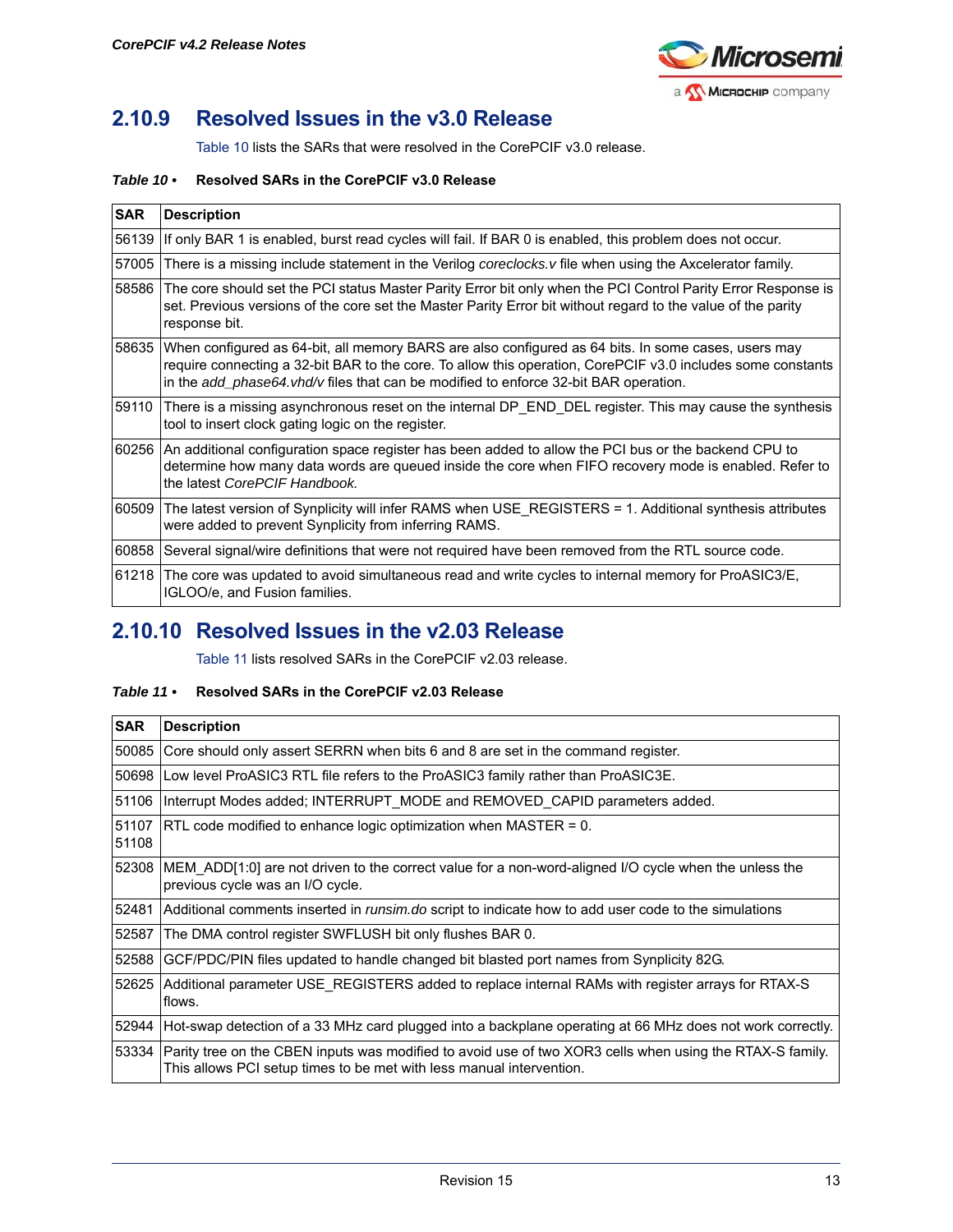

## <span id="page-13-0"></span>**2.10.11 Resolved Issues in the v2.02 Release**

[Table 12](#page-13-2) lists resolved SARs in the CorePCIF v2.02 release.

#### <span id="page-13-2"></span>*Table 12 •* **Resolved SARs in the CorePCIF v2.02 Release**

| <b>SAR</b>     | <b>Description</b>                                                                                                                                                                                                                                                                                                                                                                                                                                                                                                                  |
|----------------|-------------------------------------------------------------------------------------------------------------------------------------------------------------------------------------------------------------------------------------------------------------------------------------------------------------------------------------------------------------------------------------------------------------------------------------------------------------------------------------------------------------------------------------|
| 47729          | New parameters added to allow initialization values for Command and BAR registers.                                                                                                                                                                                                                                                                                                                                                                                                                                                  |
| 47730          | New parameter added to prevent the reset network from using a global network.                                                                                                                                                                                                                                                                                                                                                                                                                                                       |
| 47731          | New top-level port added so that external circuitry can monitor the PCI Status register in the configuration<br>space.                                                                                                                                                                                                                                                                                                                                                                                                              |
| 48504          | MAST BUSY output was not connected to the internal register; output was floating.                                                                                                                                                                                                                                                                                                                                                                                                                                                   |
| 48724          | The core mapped the Expansion ROM Configuration registers to address 28 hex instead of 3C hex. This has<br>been corrected.                                                                                                                                                                                                                                                                                                                                                                                                          |
| 48746          | The Verification testbench and core modules have been updated to increase the simulation test coverage<br>figures. All modules now achieve 100% coverage apart from the hot-swap state machine in the config.vhd<br>file.                                                                                                                                                                                                                                                                                                           |
| 49057<br>49059 | User Verilog TB does not support I/O operations properly.                                                                                                                                                                                                                                                                                                                                                                                                                                                                           |
| 49141          | Synplicity timing constraint files require clock reference to allow SDC constraint file to be automatically<br>generated for Designer.                                                                                                                                                                                                                                                                                                                                                                                              |
| 49202          | Designer TCL scripts include device names with incorrect case.                                                                                                                                                                                                                                                                                                                                                                                                                                                                      |
| 49251          | Designer TCL scripts use incorrect compile options for ProASIC3 and ProASIC3E families.                                                                                                                                                                                                                                                                                                                                                                                                                                             |
| 49500          | Core does not allow I/O byte accesses to be verified and the target abort optionally generated as required by<br>section 3.2.2.1 of the PCI specification.<br>Core now provides lowest two bits of the PCI address on MEM ADDR(1:0) and the CBEN values on<br>BYTE_ENN(3:0), allowing backend logic to verify I/O access legality before asserting WR_BE_RDY or<br>RD STB IN. The RD BYTE VALN and RD BYTE ENN ports have been renamed as BYTE VALN and<br>BYTE_ENN and contain byte information for both read and write transfers. |
| 49502          | Pcimaster module in the user verilog testbench may repeat PCI cycles.                                                                                                                                                                                                                                                                                                                                                                                                                                                               |
| 49567          | Core does not meet 66 MHz PCI timing in ProASIC3/E when Designer 62-SP2 is used. Additional placement<br>constraints have been added to the PDC files, allowing timing to be met with Designer v6.2 SP2.                                                                                                                                                                                                                                                                                                                            |
|                | 49724   Incorrect Capability ID 7 used for Vendor Capability. Core updated to use ID 9.                                                                                                                                                                                                                                                                                                                                                                                                                                             |

## <span id="page-13-1"></span>**2.10.12 Resolved Issues in the v2.01 Release**

[Table 13](#page-13-3) lists resolved SARs in the CorePCIF v2.01 release.

#### <span id="page-13-3"></span>*Table 13 •* **Resolved SARs in the CorePCIF v2.01 Release**

| <b>SAR</b> | Description                                                                                                |
|------------|------------------------------------------------------------------------------------------------------------|
|            | 47217 Minor changes to the simulation environments to remove unnecessary warnings from the simulation logs |
|            | 47244 Generics do not minimize RAM size as expected for SX-A and RTSX-S.                                   |
|            | 47247 Buffer tree on CBE updated to reduce setup delays.                                                   |
|            | 47366 PCI buffering altered to increase setup margins.                                                     |
|            | 47609 Added support for byte operations in the VHDL user testbench                                         |